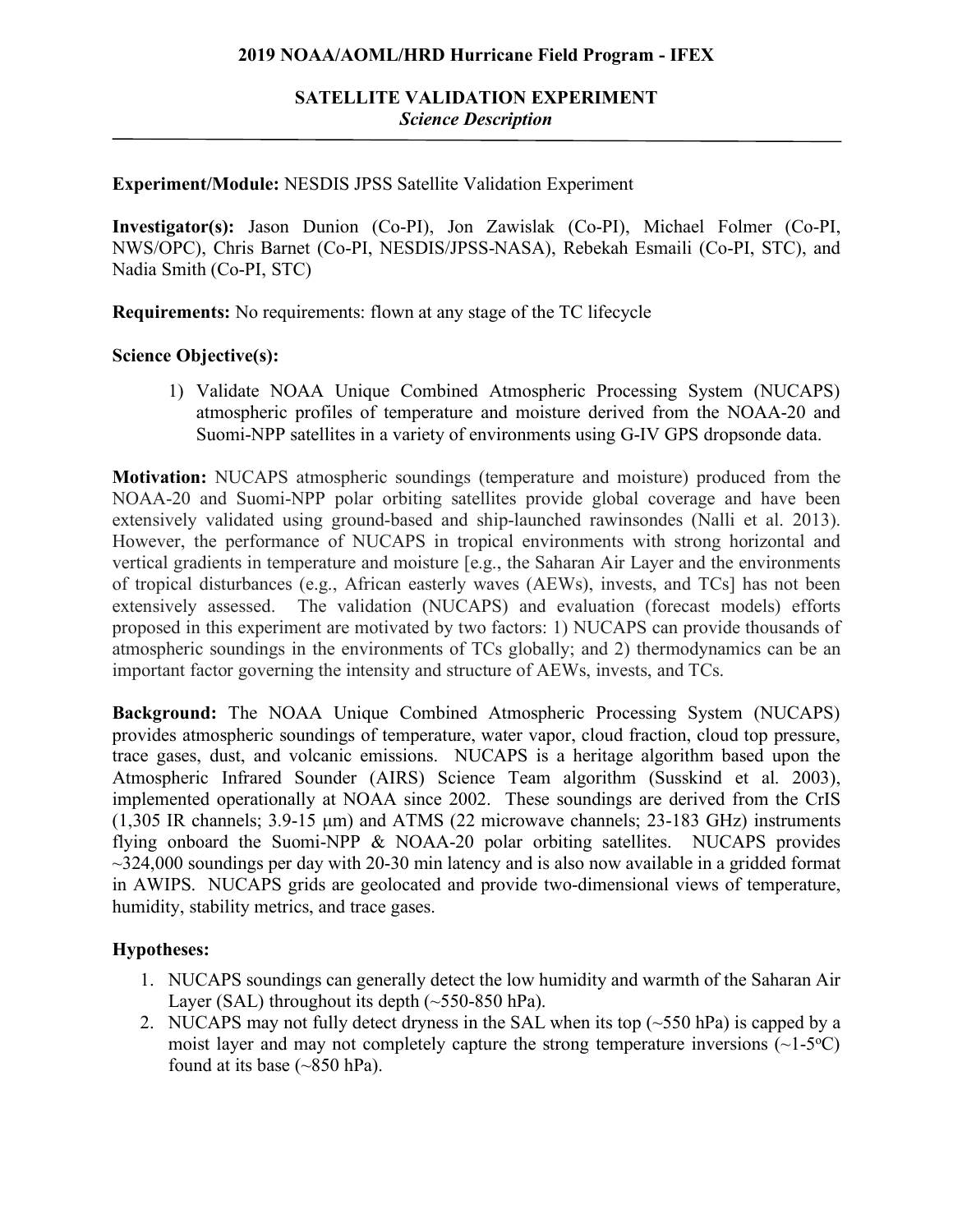# **SATELLITE VALIDATION EXPERIMENT** *Science Description*

- 3. NUCAPS retrievals may be less skillful in areas with high horizontal gradients of temperature and moisture, including the periphery and especially leading edges of SAL outbreaks and the periphery of tropical disturbances [e.g., AEWs, invests, and TCs].
- 4. NUCAPS soundings will be more robust in the (near) cloud-free environment outside the TC inner core (R≥80 n mi/150 km), but may be less skillful in areas where TC outer rainbands and cirrus clouds associated with the TC outflow layer are present.

## **Aircraft Pattern/Module Descriptions (see** *Flight Pattern* **document for more detailed information):**

**G-IV Pattern 1/Module 1:** This can be a stand-alone pattern or a break-away module that samples the environment of the SAL. Targets will include sampling the SAL's thermodynamics (warmth and low to mid-level dry air) for satellite validation, as well as the SAL's mid-level easterly jet. Although not a requirement, the SAL would preferably be interacting with a tropical disturbance (e.g., AEW, invest, or TC). For SAL-only sampling, a standard (or modified) Lawnmower pattern will be flown. For targets with a tropical disturbance interacting with the SAL, the following standard patterns can be flown: Figure-4, Rotated Figure-4, Butterfly, Lawnmower, Square Spiral, G-IV Circumnavigation, G-IV Star, or G-IV Star with Circumnavigation. For TC targets, circumnavigations will be flown as close to the inner core as safety permits (e.g., R~90 n mi/165km) and legs should extend out to the (near) cloud free region in the periphery of the storm (e.g.,  $R=80-215+$  n mi/150-400+ km) to sample regions where NUCAPS soundings will experience less cloud contamination and therefore likely to be more robust. Take-off times will be adjusted to maximize temporal and spatial overlap with overpasses by the NOAA-20 and Suomi-NPP satellites. Targets of interest can also be sampled during ferries to/from the main flight pattern.

**G-IV Pattern 2/Module 2:** This can be a stand-alone pattern or a break-away module that samples the peripheral environment (e.g.,  $R \sim 90-215$  n mi/165-400 km) of a tropical disturbance (e.g., AEW, invest, or TC). Depending on the intensity of the target of interest, the following standard patterns can be flown: Figure-4, Rotated Figure-4, Butterfly, Lawnmower, Square Spiral, G-IV Circumnavigation, G-IV Star, or G-IV Star with Circumnavigation. For TC targets, circumnavigations will be flown as close to the inner core as safety permits (e.g.,  $R \geq 60-90$  n mi/110-165km). Take-off times will be adjusted to maximize temporal and spatial overlap with overpasses by the NOAA-20 and Suomi-NPP satellites. Targets of interest can also be sampled during ferries to/from the storm.

**Links to Other Mature Stage Experiments/Modules:** The NESDIS JPSS Satellite Validation Experiment and Modules can generally be flown in conjunction with AIPEX, the TDR Experiment, SEF Experiment, TC in Shear Experiment, TCDC Experiment, Gravity Wave Module, and ADM-Aeolus Satellite Validation Experiment.

**Analysis Strategy:** Guidance for G-IV take-off times will be determined by the timing and location of NOAA-20 and Suomi-NPP satellite overpasses in the area of the target(s) of interest.